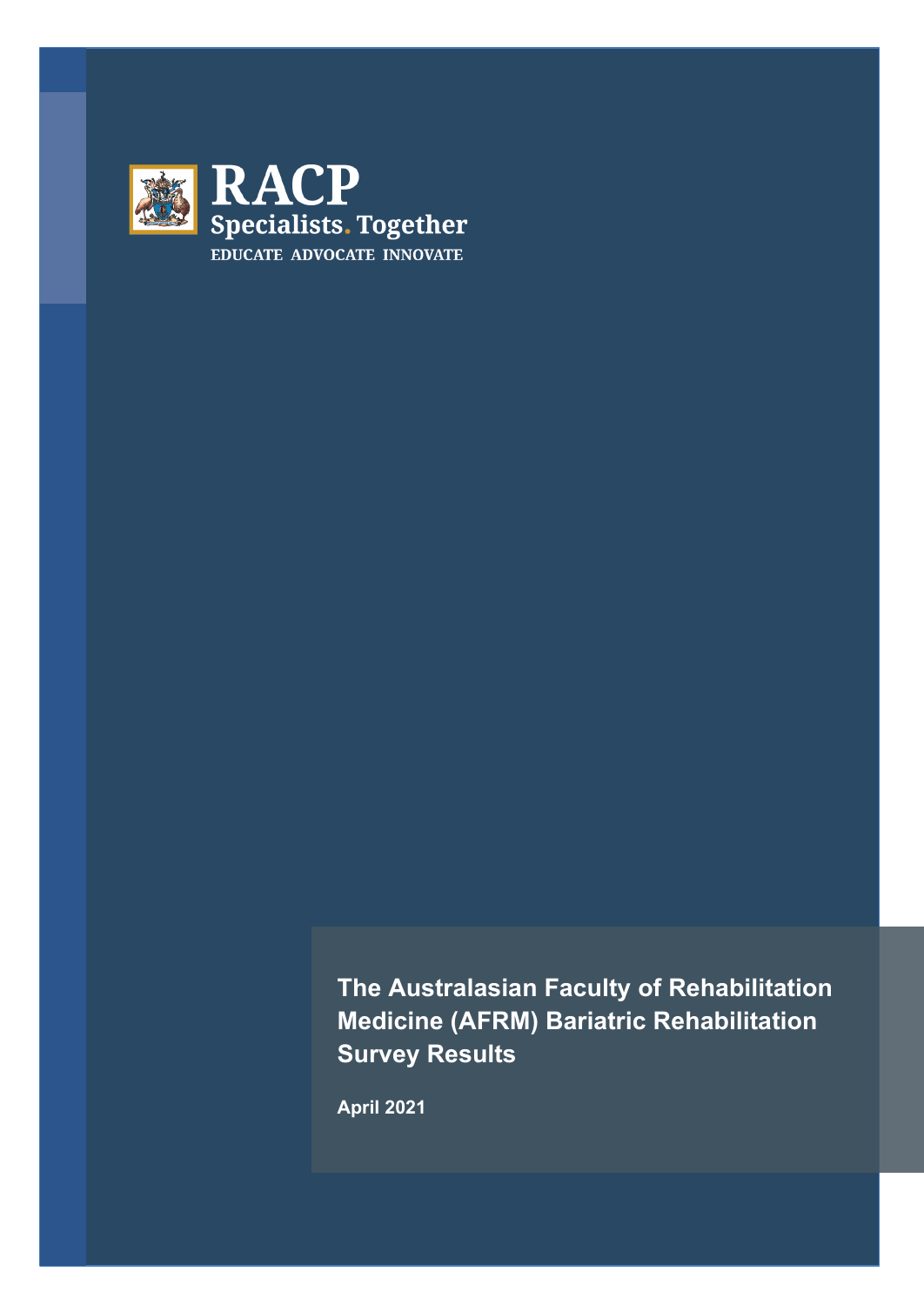### **About The Royal Australasian College of Physicians (RACP)**

The RACP trains, educates and advocates on behalf of physicians and trainee physicians, across Australia and Aotearoa New Zealand. The RACP represents a broad range of medical specialties including general medicine, paediatrics and child health, cardiology, respiratory medicine, neurology, oncology, public health medicine, infectious diseases medicine, occupational and environmental medicine, palliative medicine, sexual health medicine, rehabilitation medicine, geriatric medicine, and addiction medicine. Beyond the drive for medical excellence, the RACP is committed to developing health and social policies which bring vital improvements to the wellbeing of patients and the community.

#### **About The Australasian Faculty of Rehabilitation Medicine (AFRM)**

The AFRM of the RACP is the peak medical body for rehabilitation medicine physicians, comprising over 800 medical specialists in Australia and Aotearoa New Zealand. AFRM provides training and continuing education for rehabilitation medicine Fellows and trainees throughout all stages of their career.

The AFRM's focus on interdisciplinary training and teamwork makes the rehabilitation medicine physician the best qualified specialist to lead teams of allied health staff, nurses and other medical practitioners (specialists or general practitioners) in providing coordinated, patient-focused, individualised programs of goal-directed rehabilitative care in order to optimise the health and wellbeing of those with short-term or long-term disability. Rehabilitation medicine is a diverse specialty whose members are trained to facilitate the best possible recovery of function over the full range of medical and surgical conditions seen in contemporary practice.

Rehabilitation medicine physicians are trained and experienced to manage all patient types who experience disability due to illness or injury affecting all body systems and are experts in appropriate assessment, treatment and management. Also, they are trained in injury prevention, conditioning, fitness and wellness. Rehabilitation medicine physicians engage in the delivery of a variety of healthcare services to provide a holistic approach, have experience in integrated care with primary care physicians and are trained in leading interdisciplinary teams.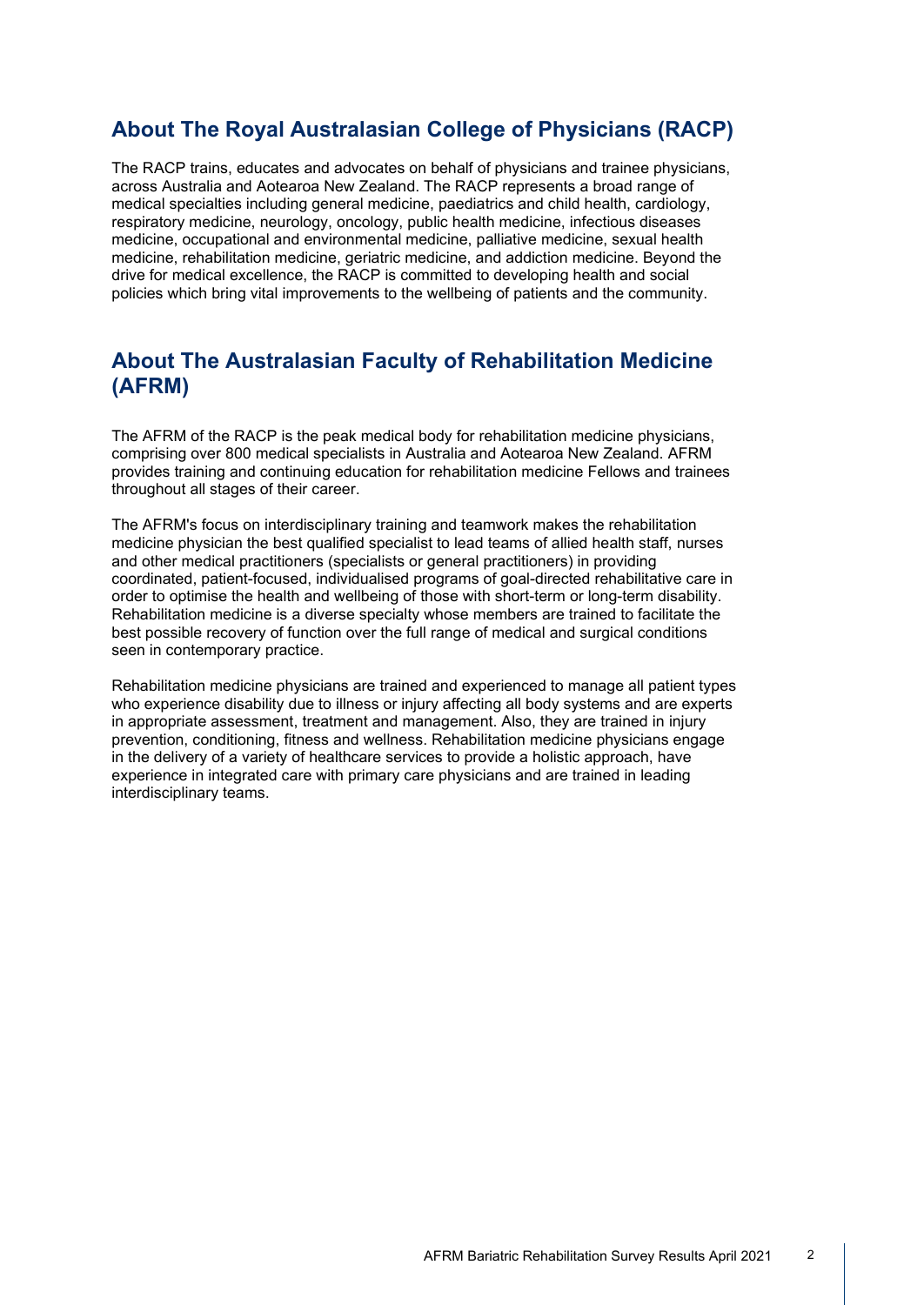## **Overview**

The RACP AFRM Policy and Advocacy Committee established a working group to develop a new position statement on Bariatric Rehabilitation. There is a growing number of patients with bariatric needs being referred to inpatient rehabilitation services, particularly those with rehabilitation needs after bariatric surgery. Rehabilitation physicians are experiencing limitations with equipment, architecture, and staff expertise to support these patients. The new position statement will develop recommendations and define appropriate practice on the rehabilitation needs of patients with bariatric needs.

To inform the content of the position statement, the working group surveyed AFRM Fellows and trainees to find out more about the current situation of bariatric rehabilitation in different areas of practice, challenges of working in this area and whether there is a role for rehabilitation medicine services to complement the current services. A similar survey was also conduced of weight management clinics.

The results from the two surveys are provided below.

## **Survey 1: Survey of Rehabilitation Medicine Physicians: Rehabilitation of patients with morbid (Class 3) obesity**

| Q1. What are your areas of practice? Please select all that apply:                                                                                                        |                  |
|---------------------------------------------------------------------------------------------------------------------------------------------------------------------------|------------------|
| <b>Answer Choices</b>                                                                                                                                                     | <b>Responses</b> |
| Adult rehabilitation medicine                                                                                                                                             | 81.42%           |
| Paediatric rehabilitation medicine                                                                                                                                        | 11.50%           |
| Neurological rehab e.g. stroke, brain injury, spinal cord injury                                                                                                          | 57.52%           |
| General rehab e.g. orthopaedic, reconditioning, amputee                                                                                                                   | 53.10%           |
| Intellectual disability                                                                                                                                                   | 11.50%           |
| Pain medicine                                                                                                                                                             | 10.62%           |
| Obesity medicine                                                                                                                                                          | 3.54%            |
| Non-clinical e.g. management, admin, teaching, research                                                                                                                   | 16.81%           |
| Medicolegal                                                                                                                                                               | 5.31%            |
|                                                                                                                                                                           | 0.88%            |
| Retired / on leave<br>Q2. Over the last 12 months, on average what proportion of your patient<br>cohort would you estimate to have morbid obesity (BMI > 40kg/m2)? Please |                  |
| select one:<br><b>Answer Choices</b>                                                                                                                                      | <b>Responses</b> |
| Majority (greater than 50%)                                                                                                                                               | 1.75%            |
| Around 50%                                                                                                                                                                | 2.63%            |
| 25-50%                                                                                                                                                                    | 12.28%           |
| 10-25%                                                                                                                                                                    | 33.33%           |
| Less than 10%                                                                                                                                                             | 50.88%           |
| Q3. Which rehab models of care does your practice currently offer to<br>patients with morbid obesity? Please select all that apply:                                       |                  |
| <b>Answer Choices</b>                                                                                                                                                     | <b>Responses</b> |
| Acute rehab or "in-reach" rehab (joint care with an acute team)                                                                                                           | 38.60%           |
| Inpatient admission, with access to acute services<br>Inpatient admission, without access to acute services e.g. standalone facility                                      | 57.02%<br>28.07% |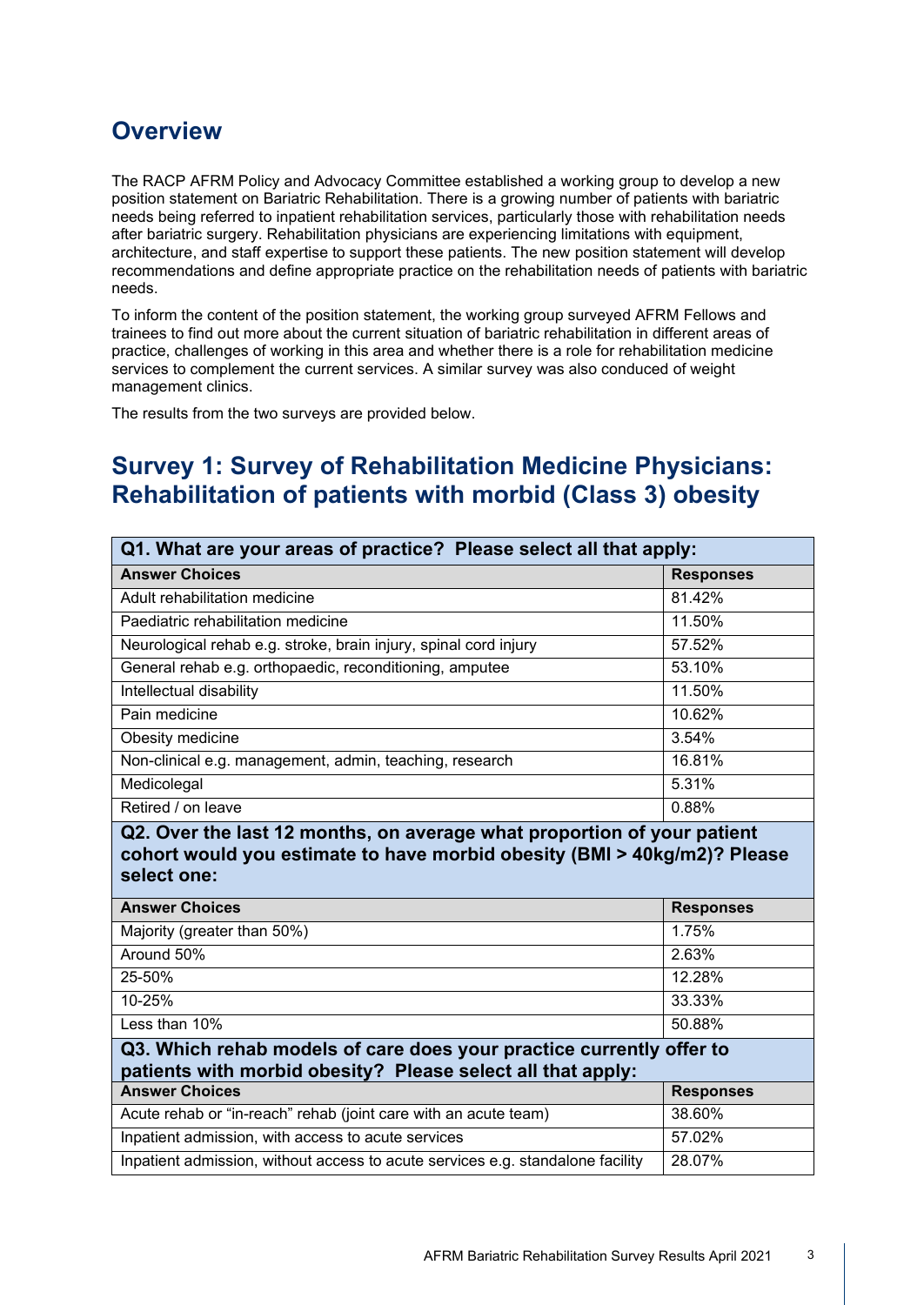| Day hospital program (non-admitted, reviewed by multidisciplinary team)                                                                                                                                                                                                                       | 35.96%           |
|-----------------------------------------------------------------------------------------------------------------------------------------------------------------------------------------------------------------------------------------------------------------------------------------------|------------------|
| Outpatient clinic (not reviewed by multidisciplinary team)                                                                                                                                                                                                                                    | 46.49%           |
| Rehabilitation in the home                                                                                                                                                                                                                                                                    | 27.19%           |
| Rehabilitation program in nursing home or transitional accommodation                                                                                                                                                                                                                          | 5.26%            |
| Telehealth rehab                                                                                                                                                                                                                                                                              | 25.44%           |
| Other (please specify)                                                                                                                                                                                                                                                                        | 15.79%           |
| Q4. How does your facility access bariatric equipment (specialised beds,<br>scales, hoist, mobility aids etc)? Please select all that apply:                                                                                                                                                  |                  |
| <b>Answer Choices</b>                                                                                                                                                                                                                                                                         | <b>Responses</b> |
| Own stock                                                                                                                                                                                                                                                                                     | 48.25%           |
| Hires from external suppliers                                                                                                                                                                                                                                                                 | 57.89%           |
| Internal organisational equipment loan pool                                                                                                                                                                                                                                                   | 34.21%           |
| Does not have access                                                                                                                                                                                                                                                                          | 6.14%            |
| Not applicable                                                                                                                                                                                                                                                                                | 3.51%            |
| Don't know                                                                                                                                                                                                                                                                                    | 9.65%            |
| Q5. Does your health service have a dedicated person, working group,<br>committee or similar examining the needs of patients with morbid obesity?<br><b>Please select one</b>                                                                                                                 |                  |
| <b>Answer Choices</b>                                                                                                                                                                                                                                                                         | <b>Responses</b> |
| Yes                                                                                                                                                                                                                                                                                           | 23.68%           |
| No                                                                                                                                                                                                                                                                                            | 50.88%           |
| I don't know                                                                                                                                                                                                                                                                                  | 24.56%           |
| Not applicable                                                                                                                                                                                                                                                                                | 0.88%            |
|                                                                                                                                                                                                                                                                                               |                  |
| Q6. Do you have specialist medical support and / or expertise to manage the<br>acute needs and comorbidities of patients with morbid obesity in your<br>practice? Please select one:                                                                                                          |                  |
| <b>Answer Choices</b>                                                                                                                                                                                                                                                                         | <b>Responses</b> |
| Yes                                                                                                                                                                                                                                                                                           | 37.72%           |
| No                                                                                                                                                                                                                                                                                            | 58.77%           |
| Not applicable                                                                                                                                                                                                                                                                                | 3.51%            |
| Q7. How would you evaluate your knowledge of best practice for managing<br>weight loss in morbidly obese patients? E.g. Current guidelines,<br>pharmacological intervention, dietary intervention, exercise intervention,<br>surgical intervention, referral pathways etc. Please select one: |                  |
| <b>Answer Choices</b>                                                                                                                                                                                                                                                                         | <b>Responses</b> |
| Excellent knowledge (expert)                                                                                                                                                                                                                                                                  | 2.63%            |
| Good knowledge                                                                                                                                                                                                                                                                                | 43.86%           |
| Minimal knowledge                                                                                                                                                                                                                                                                             | 53.51%           |
| Q8. Would you be interested in additional education and training for<br>managing weight loss in patients with morbid obesity? Please select one:                                                                                                                                              |                  |
| <b>Answer Choices</b>                                                                                                                                                                                                                                                                         | <b>Responses</b> |
| Yes                                                                                                                                                                                                                                                                                           | 90.35%           |
| <b>No</b>                                                                                                                                                                                                                                                                                     | 7.89%            |
| Not applicable                                                                                                                                                                                                                                                                                | 1.75%            |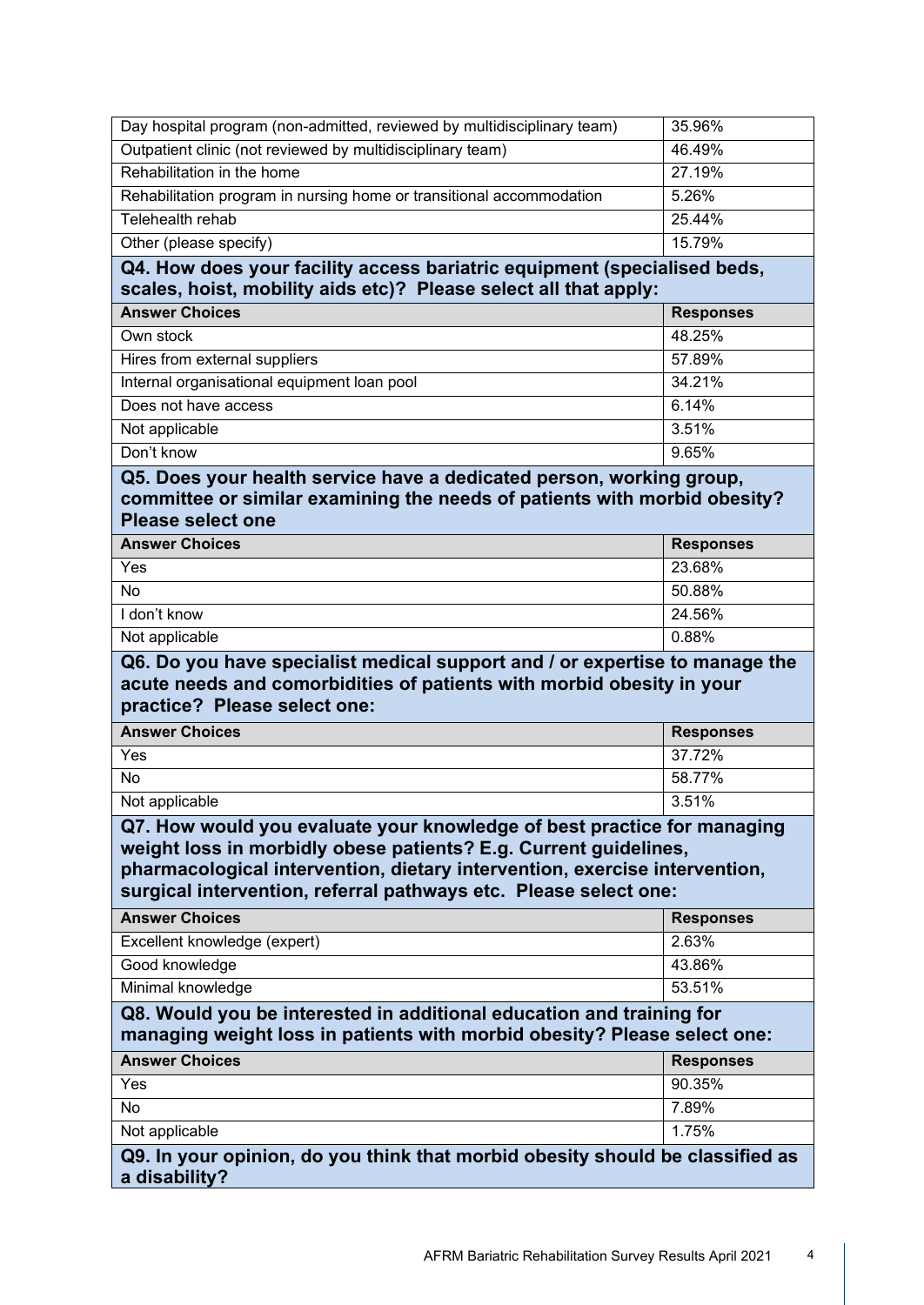| <b>Answer Choices</b>                                                                                                                                                 | <b>Responses</b>          |
|-----------------------------------------------------------------------------------------------------------------------------------------------------------------------|---------------------------|
| Yes                                                                                                                                                                   | 64.60%                    |
| No                                                                                                                                                                    | 15.04%                    |
| Not sure                                                                                                                                                              | 20.35%                    |
| Please provide a comment if you wish                                                                                                                                  |                           |
| Q10. What do you feel are some of the most useful measures of success in<br>relation to managing patients with morbid obesity? Please select all those<br>that apply: |                           |
| <b>Answer Choices</b>                                                                                                                                                 | <b>Responses</b>          |
| Patients achieving their identified goals                                                                                                                             | 91.23%                    |
| Patients regaining their independence e.g. mobility, ADLs                                                                                                             | 88.60%                    |
| Satisfactory patient-reported evaluation of service                                                                                                                   | 36.84%                    |
| Satisfactory Functional Independence Measure (FIM) change or efficiency                                                                                               | 43.86%<br>35.96%          |
| Satisfactory length of stay comparable to patients without obesity and similar<br>impairment(s)                                                                       |                           |
| Good feedback from rehab staff                                                                                                                                        | 21.93%                    |
| None of the above                                                                                                                                                     | 0.88%                     |
| Not applicable                                                                                                                                                        | 0.88%                     |
| Other (please specify)<br>Q11. How have institutional factors related to morbid obesity limited the                                                                   | 10.53%                    |
| potential effectiveness of your patients' rehabilitation? Please select all<br>those that apply:<br><b>Answer Choices</b>                                             |                           |
| No significant institutional limiting factors                                                                                                                         | <b>Responses</b><br>7.96% |
| Non-acceptance of patients with morbid obesity to rehab e.g. due to limited                                                                                           | 39.82%                    |
| facilities, equipment, staffing numbers                                                                                                                               |                           |
| Increased length of stay compared to non-obese patients with similar<br>impairment                                                                                    | 60.18%                    |
| Decreased FIM efficiency compared to non-obese patients with similar<br>impairment                                                                                    | 42.48%                    |
| Occupational health and safety of staff or patients                                                                                                                   | 61.06%                    |
| Lack of suitable nutrition options                                                                                                                                    | 20.35%                    |
| Insufficient rehab staff numbers                                                                                                                                      | 47.79%                    |
| Inadequate rehab staff expertise managing patients with morbid obesity                                                                                                | 46.02%                    |
| Inadequate rehab staff cultural awareness training                                                                                                                    | 19.47%                    |
| Weight bias / staff attitudes to people with morbid obesity                                                                                                           | 37.17%                    |
| Inadequate facilities for patients with morbid obesity e.g. rooms, doorways                                                                                           | 46.90%                    |
| Inadequate equipment (e.g. beds, mobility devices, hoists) for patients with<br>morbid obesity                                                                        | 61.06%                    |
| Not applicable                                                                                                                                                        | 5.31%                     |
| Other (please specify)                                                                                                                                                | 11.50%                    |
| Q12. How have personal/social factors related to morbid obesity interfered<br>with your patients' rehabilitation? Please select all those that apply:                 |                           |
| <b>Answer Choices</b>                                                                                                                                                 | <b>Responses</b>          |
| No interference                                                                                                                                                       | 6.19%                     |
| Patient's lack of readiness for change                                                                                                                                | 74.34%                    |
| Insufficient carer / family support                                                                                                                                   | 61.06%                    |
| Patient adverse events                                                                                                                                                | 33.63%                    |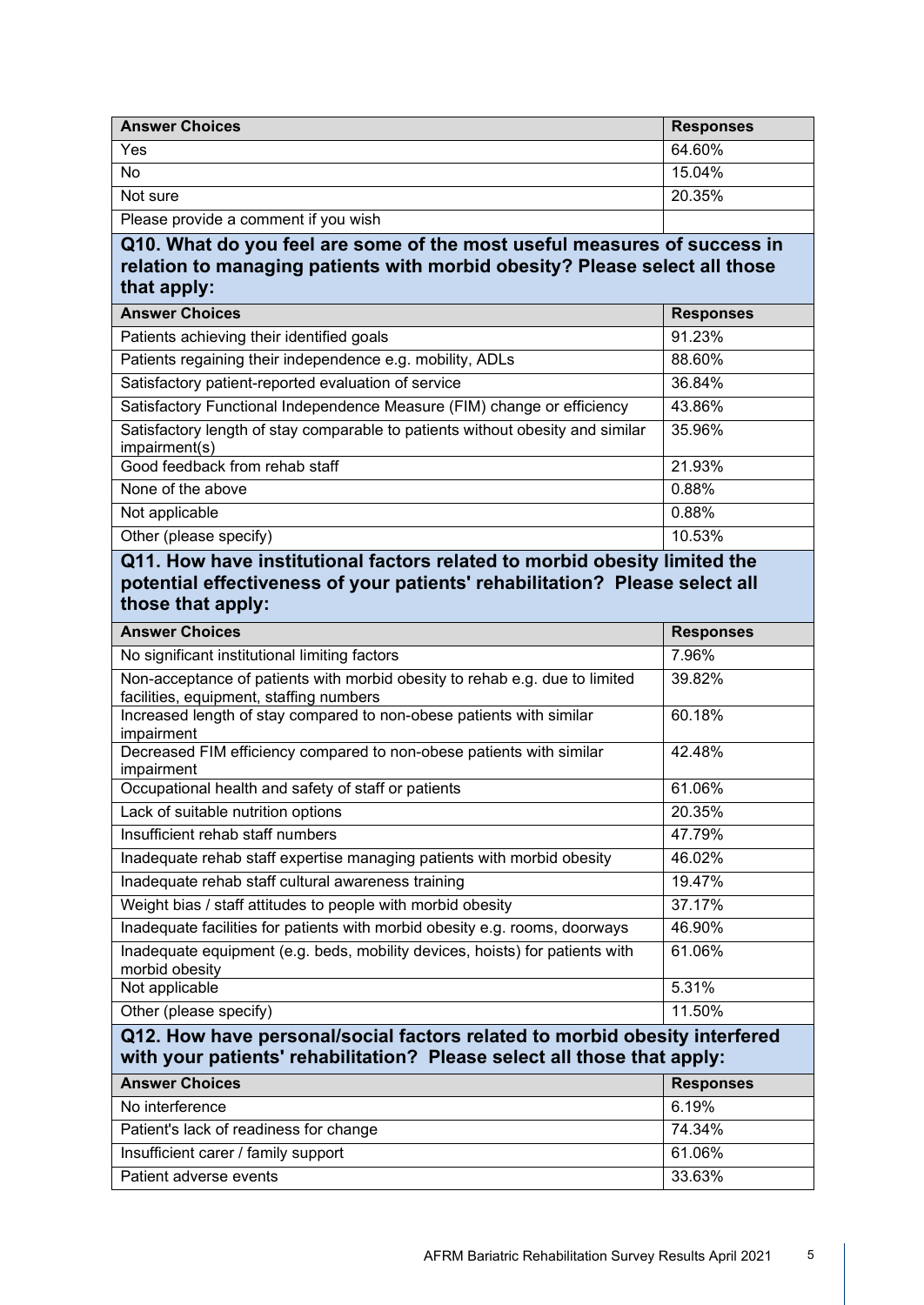| Difficulty managing associated physical comorbidities e.g. sleep / respiratory                                                                                                                                                                                             | 56.64%           |
|----------------------------------------------------------------------------------------------------------------------------------------------------------------------------------------------------------------------------------------------------------------------------|------------------|
| disorders, diabetes, pain, infections, DVT/PE etc<br>Difficulty managing associated psychological comorbidities e.g. depression,<br>eating disorders, anxiety, PTSD etc                                                                                                    | 59.29%           |
| Other (please specify)                                                                                                                                                                                                                                                     | 10.62%           |
| Q13. What factors do you feel would enable more effective rehabilitation of                                                                                                                                                                                                |                  |
| patients with morbid obesity? Please select all those that apply:                                                                                                                                                                                                          |                  |
| <b>Answer Choices</b>                                                                                                                                                                                                                                                      | <b>Responses</b> |
| None                                                                                                                                                                                                                                                                       | 0.89%            |
| Improved staff expertise managing morbid obesity and comorbidities                                                                                                                                                                                                         | 75.00%           |
| Improved staff cultural awareness education and training options                                                                                                                                                                                                           | 44.64%           |
| Appropriate rehab staffing                                                                                                                                                                                                                                                 | 67.86%           |
| Patient advocacy and reducing weight stigma / bias                                                                                                                                                                                                                         | 38.39%           |
| Improved access to equipment specific for patients with morbid obesity                                                                                                                                                                                                     | 75.89%           |
| Improved access to facilities specific for patients with morbid obesity                                                                                                                                                                                                    | 62.50%           |
| Improved access to weight loss clinics or obesity specialists                                                                                                                                                                                                              | 80.36%           |
| Improved access to specialist care to manage comorbidities e.g. respiratory<br>physician, endocrinology                                                                                                                                                                    | 51.79%           |
| Improved access to appropriate nutrition options                                                                                                                                                                                                                           | 56.25%           |
| Change in benchmarking using AROC data e.g. increased estimated length<br>of stay for patients with morbid obesity                                                                                                                                                         | 58.93%           |
| Effective family and carer education sessions                                                                                                                                                                                                                              | 61.61%           |
| Use of assistive technology e.g. Fitbit, remote monitoring, Telerehab                                                                                                                                                                                                      | 46.43%           |
| Not applicable                                                                                                                                                                                                                                                             | 1.79%            |
| Other (please specify)                                                                                                                                                                                                                                                     | 10.71%           |
|                                                                                                                                                                                                                                                                            |                  |
| Q14. Which weight loss strategies do you routinely incorporate as part of<br>the rehab plan for your patients with morbid obesity? Please select all those<br>that apply:                                                                                                  |                  |
| <b>Answer Choices</b>                                                                                                                                                                                                                                                      | <b>Responses</b> |
| None                                                                                                                                                                                                                                                                       | 1.77%            |
| Dietitian intervention                                                                                                                                                                                                                                                     | 94.69%           |
| Patient, family and carer education                                                                                                                                                                                                                                        | 76.11%           |
| Caloric restriction / diet                                                                                                                                                                                                                                                 | 53.10%           |
| Pharmacological intervention                                                                                                                                                                                                                                               | 12.39%           |
| Referral to obesity specialists e.g. clinic, physician, surgeon                                                                                                                                                                                                            | 41.59%           |
| Referral to other specialists e.g. sleep physician, endocrinologist                                                                                                                                                                                                        | 48.67%           |
| Psychological intervention                                                                                                                                                                                                                                                 | 54.87%           |
| Exercise                                                                                                                                                                                                                                                                   | 74.34%           |
| Use of assistive technology e.g. Fitbit, remote monitoring, Telerehab                                                                                                                                                                                                      | 13.27%           |
| Not applicable                                                                                                                                                                                                                                                             | 0.88%            |
| Other (please specify)                                                                                                                                                                                                                                                     | 11.50%           |
| Q15. It has been proposed that multidisciplinary rehabilitation services have<br>the potential to complement existing weight management services. In your<br>opinion in which ways could this be achieved? Please select all those that<br>apply:<br><b>Answer Choices</b> | <b>Responses</b> |

| Pre-hab (multidisciplinary intervention aimed at managing disability and | 83.78% |
|--------------------------------------------------------------------------|--------|
| weight loss, prior to weight loss surgery)                               |        |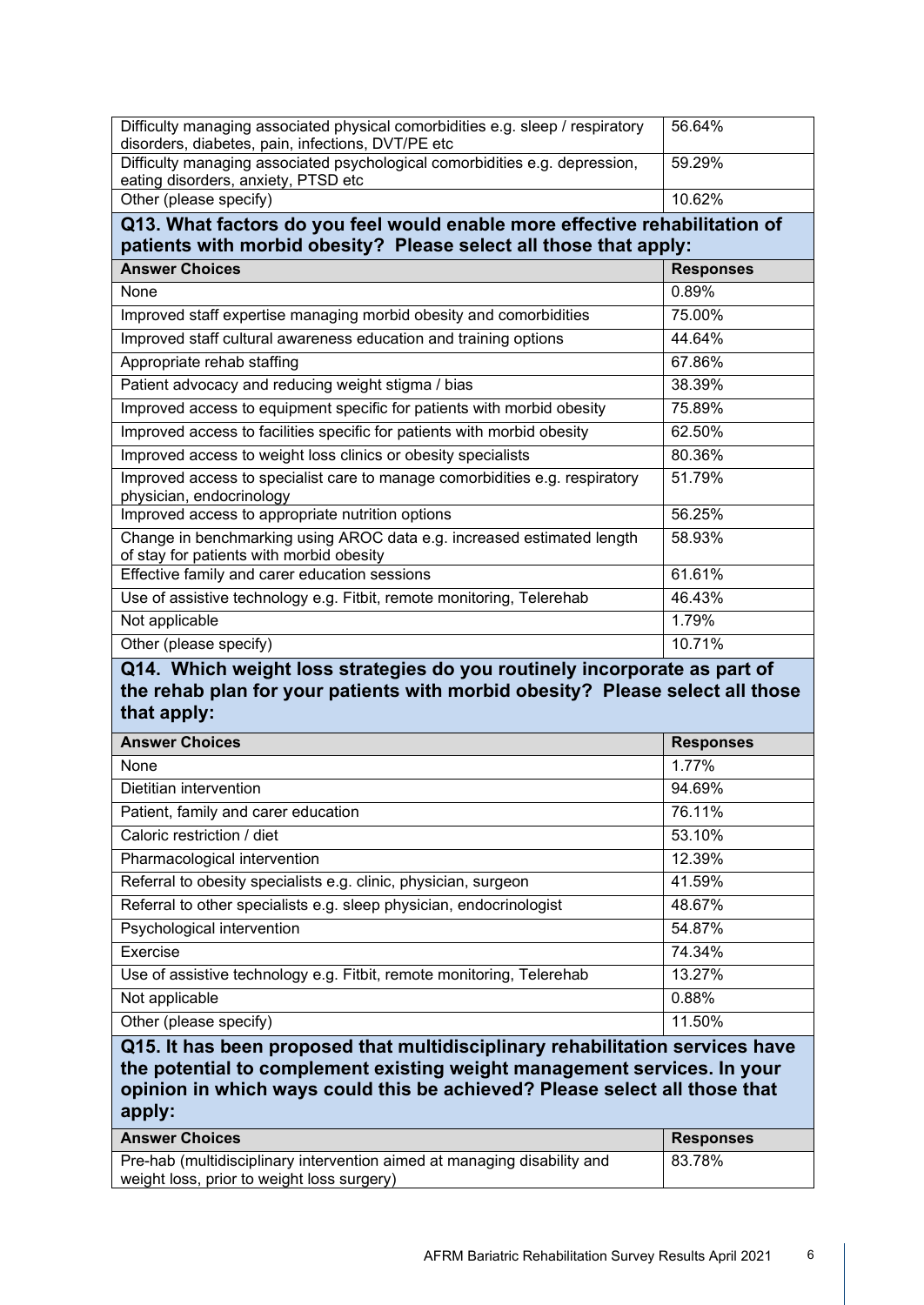| Post-operative admission to inpatient rehabilitation units                                                                                                                                                               | 53.15% |
|--------------------------------------------------------------------------------------------------------------------------------------------------------------------------------------------------------------------------|--------|
| Post-operative outpatient rehabilitation services                                                                                                                                                                        | 70.27% |
| Joint care of patients known to rehab services e.g. spinal cord injury                                                                                                                                                   | 58.56% |
| Additional resources for an understaffed weight management clinics e.g.<br>management of pain and musculoskeletal injury, access to allied health e.g.<br>physiotherapy, occupational therapy if not available in clinic | 54.05% |
| Long-term maintenance rehabilitation program to reduce relapse                                                                                                                                                           | 60.36% |
| Alternative service e.g. for those that are not eligible for weight loss surgery<br>or further management in weight loss clinic                                                                                          | 53.15% |
| Alternative resources for those unable to attend weight loss clinic due to<br>distance or other reasons                                                                                                                  | 45.05% |
| Research e.g. high quality studies to determine optimal exercise intervention<br>(type, duration, intensity, frequency) for improved metabolism, weight loss<br>and functional gains for patients with morbid obesity    | 62.16% |
| Other (please specify)                                                                                                                                                                                                   | 8.11%  |

# **Survey 2: Survey to staff in weight management clinics on the rehabilitation needs of bariatric patients**

| Q1. What type of clinical setting do you work in? Please select all those that<br>apply:                                        |                  |
|---------------------------------------------------------------------------------------------------------------------------------|------------------|
| <b>Answer Choices</b>                                                                                                           | <b>Responses</b> |
| Public adult weight management clinic                                                                                           | 51.61%           |
| Private adult weight management clinic                                                                                          | 12.90%           |
| Public paediatric weight management clinic                                                                                      | 22.58%           |
| Private paediatric weight management clinic                                                                                     | 0.00%            |
| Other (please specify)                                                                                                          | 12.90%           |
| Q2. Please indicate the current members of your team. Select all those that apply:                                              |                  |
| <b>Answer Choices</b>                                                                                                           | <b>Responses</b> |
| Obesity surgeon                                                                                                                 | 35.48%           |
| Obesity physician                                                                                                               | 41.94%           |
| Endocrinologist                                                                                                                 | 48.39%           |
| General physician                                                                                                               | 6.45%            |
| <b>GP</b>                                                                                                                       | 6.45%            |
| <b>Nurse</b>                                                                                                                    | 77.42%           |
| <b>Dietitian</b>                                                                                                                | 77.42%           |
| Occupational therapist                                                                                                          | 3.23%            |
| Physiotherapist                                                                                                                 | 41.94%           |
| Exercise physiologist                                                                                                           | 25.81%           |
| Psychologist                                                                                                                    | 70.97%           |
| Social worker                                                                                                                   | 12.90%           |
| Administrator                                                                                                                   | 67.74%           |
| Other (please specify)                                                                                                          | 45.16%           |
| Q3. Ideally, which of the following members do you feel should be included<br>in your team? Please select all those that apply: |                  |
| <b>Answer Choices</b>                                                                                                           | <b>Responses</b> |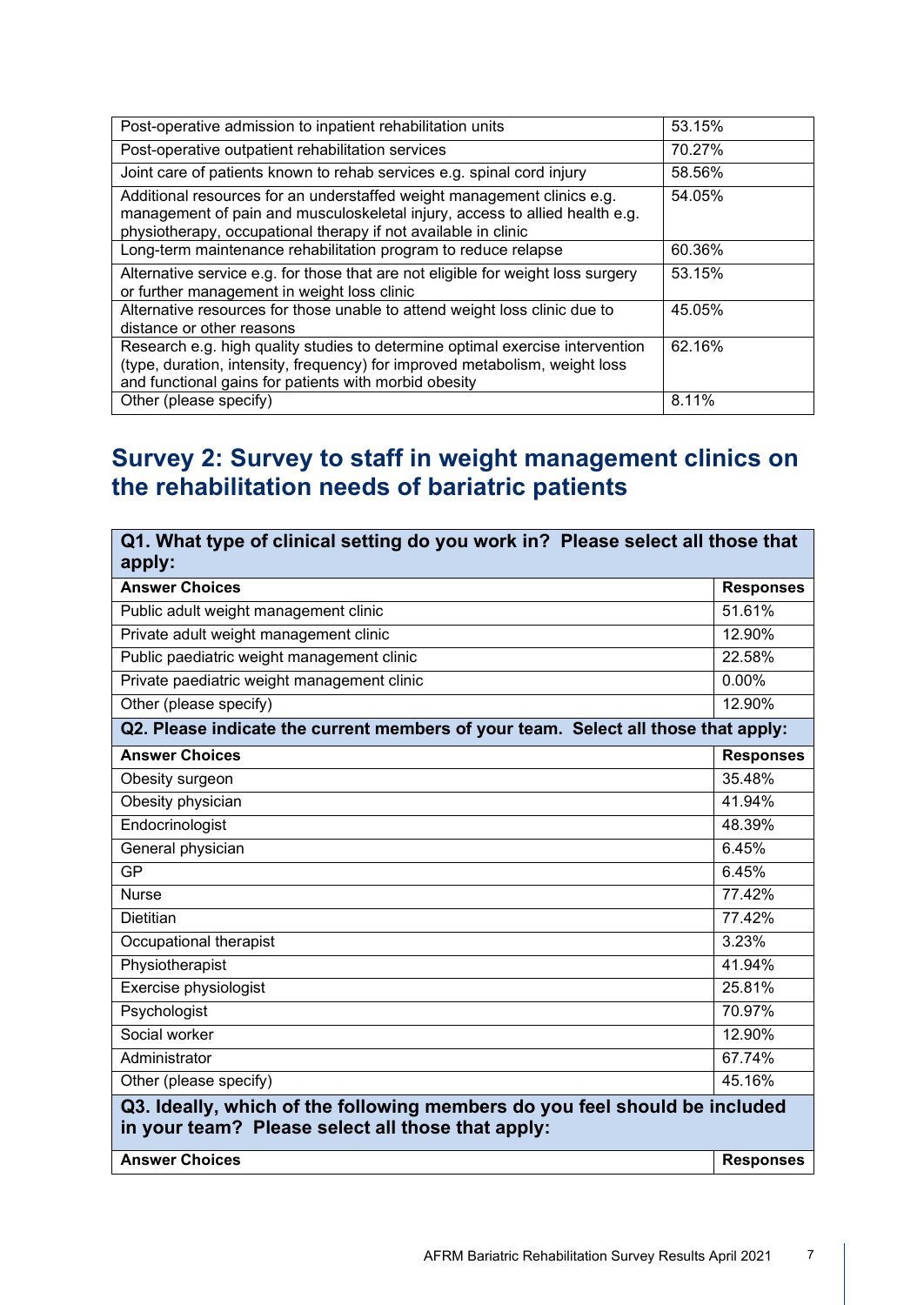| Obesity surgeon                                                               | 64.52%           |
|-------------------------------------------------------------------------------|------------------|
| Obesity physician                                                             | 58.06%           |
| Endocrinologist                                                               | 58.06%           |
| General physician                                                             | 32.26%           |
| <b>GP</b>                                                                     | 32.26%           |
| <b>Nurse</b>                                                                  | 74.19%           |
| Dietitian                                                                     | 74.19%           |
| Occupational therapist                                                        | 41.94%           |
| Physiotherapist                                                               | 64.52%           |
| Exercise physiologist                                                         | 61.29%           |
| Psychologist                                                                  | 80.65%           |
| Social worker                                                                 | 67.74%           |
| Administrator                                                                 | 54.84%           |
| Other (please specify)                                                        | 38.71%           |
| Q4. What type of weight loss surgery is available or associated with your     |                  |
| clinic? Please select one:                                                    |                  |
| <b>Answer Choices</b>                                                         | <b>Responses</b> |
| Primary elective weight loss surgery                                          | 32.26%           |
| Revision weight loss surgery                                                  | 0.00%            |
| Both primary elective and revision weight loss surgery                        | 32.26%           |
| Weight loss surgery is not available                                          | 35.48%           |
| Q5. What are the major challenges of working in this field? Please select all |                  |
| those that apply:                                                             |                  |
| <b>Answer Choices</b>                                                         | <b>Responses</b> |
| Weight stigma (community)                                                     | 64.52%           |
| Weight stigma (clinic staff)                                                  | 25.81%           |
| Insufficient staff numbers                                                    |                  |
|                                                                               | 54.84%           |
| Insufficient staff expertise / training about weight loss                     | 38.71%           |
| Insufficient staff cultural awareness training                                | 19.35%           |
| Inadequate equipment                                                          | 16.13%           |
| Inadequate facilities                                                         | 25.81%           |
| Long waitlist for initial clinic appointment or acceptance to program         | 77.42%           |
| Long waitlist or access to weight loss surgery                                | 45.16%           |
| Inclusion / exclusion criteria for weight loss surgery                        | 25.81%           |
| Managing patient's physical comorbidities                                     | 45.16%           |
| Managing psychosocial aspects to patient care                                 | 70.97%           |
| Managing patient's lifestyle factors or health literacy                       | 64.52%           |
| Patient's / family's readiness to change                                      | 61.29%           |
| Geographical inequity (distance for patient to travel to clinic)              | 51.61%           |
| Maintenance of weight loss                                                    | 77.42%           |
| Relapse or requirement of revision surgery                                    | 16.13%           |
| Other (please specify)                                                        | 19.35%           |
| Q6. Rehabilitation Medicine is the diagnosis, assessment and management       |                  |

**of individuals with disability due to illness or injury. Rehabilitation approach is patient-centred and involves a multidisciplinary team across various healthcare settings, including metropolitan, regional, inpatient, outpatient**